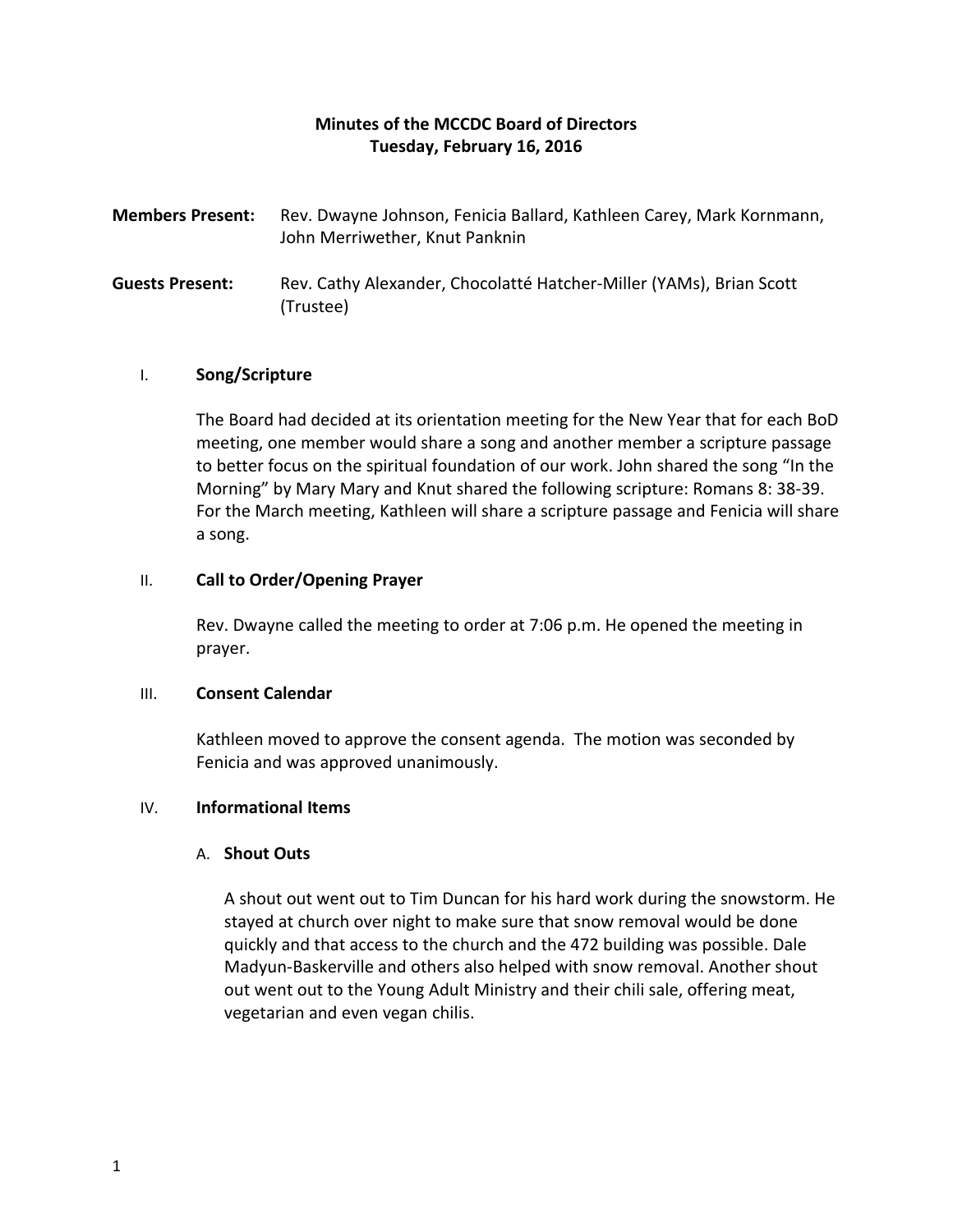# B. **472 Update**

Mark reported that all the floors at 472 are finished and walls are painted. The counters and cabinets will be installed this week. Next week, pictures will be taken and marketing will start. The expected move in date for the first tenants will be mid March. He also reported that the sub division has been worked out and that we need to go back to the Bank for approval. This will allow us to do work to finish the basement. For that work, Mark recommended going back to Menkiti group, as they were the most reliable. Once we start working on finishing the basement, we would have to pay spring taxes for the sub division in advance.

Kathleen suggested sitting down with our contractor Dennis Cruz to make a list of damages and losses so we could start the process of trying to recover some of the losses. Mark said that he and Dennis had already started on working on such a list of damages and things that needed to be redone. This list should be finished next week.

# C. **Treasurer's Report**

John presented the bank balance as of the end of January 2016 as well as a profit/loss statement for Jan 1-16, 2016. The bank balance was \$38,259 and the P&L showed a net income of \$2,181.46 up to January  $16^{th}$ . This was a very good number for January, especially given the fact that we lost a Sunday due to the snowstorm. For February, he expected a net loss of about \$1,400 as payment for the denominational tithes will come up. In order to get a more realistic picture of our finances, he will look at check requests, bank balances and upcoming expenses for each week. The long-term plan would be to differentiate more clearly between the General Fund and the Buchanan Fund and to establish a minimum balance for the Buchanan Fund. John will work towards that end with the finance team.

Mark added that he did not remember a January where we ended with a net positive P&L.

#### D. **Don Eastman Report Update**

Rev. Dwayne presented an update from the planning team under the leadership of Rev. Elder Don Eastman that was tasked with drafting a new vision and mission statement for MCCDC. What became clear was that the values for our church that the Opening Doors process had identified carried over and were enduring. The next step in the process will be to get the proposed statements before the congregation and to ask for feedback in form of a survey. Possible revisions from that survey would be worked in by the planning team before the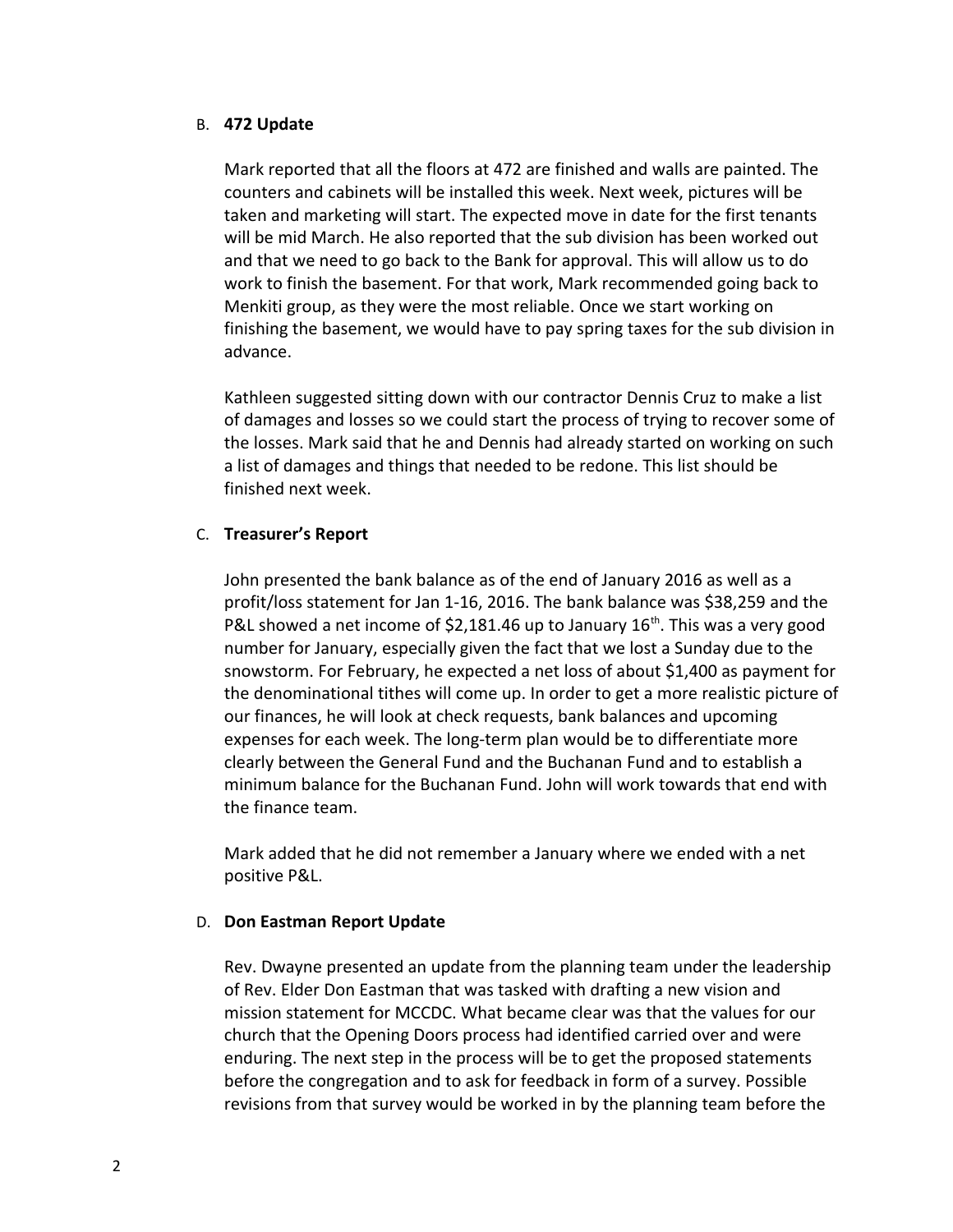Board will be asked for approval of the new vision and mission statement. The final step will be the development of a strategic plan based on the new statements, and Rev. Elder Eastman has already signaled his support for that process. Rev. Dwayne suggested that the BoD create a separate working team for the strategic plan development.

#### E. **Black History Month Concert**

Fenicia shared a flyer design for the concert by Paul Yang. Since the concert will be in less than two weeks, no tickets will be printed and the concert will be advertised through flyers, the website and eBlast only.

### V. **Voting Items**

### A. **Roof Issues**

Brian shared results from the Trustees meeting. The flat roof continues to leak at two drain sections. According to Maggio Roofing, the real issue is not just the drains but that the roof generally has not been sealed properly and that water gets into the building in different places. Based on an analysis of the roof, Maggio prepared three different proposals to get the issue fixed:

- 1. Repair of the drains only: Two of the four drains would be replaced and resealed. The costs per drain would be \$2,636. Maggio would return five times at no additional cost to correct potential problems afterwards within five years.
- 2. Refurbishing the entire roof: All drains would be replaced, new pitch pocket flashing would be installed and the entire roof surface would be coated. Costs would be \$24,781 and Maggio would provide a 7-year warranty on materials and a 5-year warranty on labor and against leaks.
- 3. Provide an entirely new roof: Replacement of the entire flat roof for \$46,818.

Brian said that the Trustees would recommend a phased approach. Maggio would be asked to go with the first option and if new drains will not stop the problem, we could go to the second proposal, which Maggio said would be the scope of work they recommend. The costs for replacing the two drains (\$5272) would be applied to a full roof refurbishing (Proposal 2). Therefore, we would not lose anything with this approach.

Mark said that he does not think that replacing the drains only will solve the problem and that he would prefer going with proposal 2. Kathleen preferred not to commit to the \$24,781 option since we do not have the money. We should start with the drain repair and then figure out a plan to set aside or raise additional funds. Cathy asked whether proposal 1 includes fixing the leak in the skylight area. Brain said that he does not think so, and that the leak around the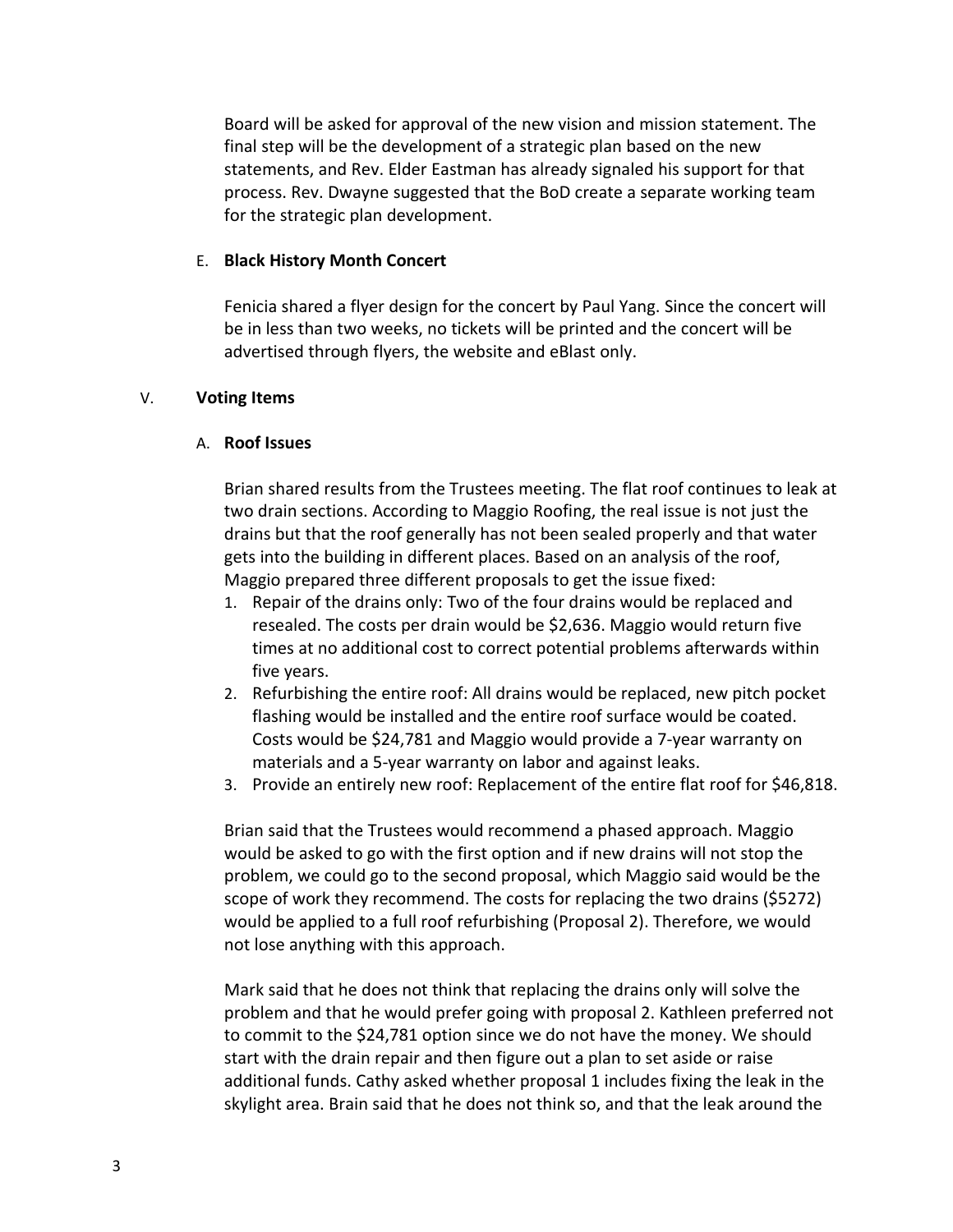skylight is rather a caulking issue. He will contact Wilcox and ask for re-caulking of that area since it was not done when the windows were re-caulked. Cathy shared that there are two new window leaks in the main sanctuary as well and that Wilcox should also look at those. Those repairs should be covered by their guarantee.

Mark moved to accept the recommendation from the Trustees and go with the incremental approach as laid out in proposal 1. Fenicia seconded. Brian amended the motion by adding a 12-month interest free financing option that Mark accepted. The motion carried unanimously.

# B. **45th Anniversary**

Knut presented an update on the planning for the main event on May 21 $^{\rm st}$  and four fundraising proposals from the planning committee for MCCDC's 45<sup>th</sup> Anniversary celebrations. The committee would like to raise prices for the main event from \$60 to \$70 per ticket, as the original price would not cover the costs for food per person. The plan is to sell a minimum of 165 tickets, generating \$11,550 in ticket sales. The committee anticipates that not everyone will be able to pay for tickets, so some participants would need financial support or free tickets. The committee estimates covering costs for 175 attendees total. The total projected budget for the event is around \$14,875. We could accommodate up to 200 people at the venue (National Press Club) without an increase in the base space rental price. The committee would also like to get at least half the tables (8 guests per table) with table captains, who would be responsible for their table being sold out.

The four fundraising proposals are a dinner program booklet fundraiser, a country Sunday soul food dinner, a cake sale, and a silent auction. The first three fundraisers would take place before the event, the silent auction on the day of the event in May. The estimated income from the fundraisers would total \$5,350.

Other Board members expressed their worries about potential donor fatigue and questioned whether the labor involved would justify the relatively small returns for the soul food and cake fundraisers. It might make more sense to focus on two labor-intensive fundraisers and maximize their returns. Brian asked about how the committee determined the price for tickets and said that the food fundraisers are not just about the money but also an opportunity for the community to get together. Fenicia asked about drinks for the main event. John suggested approaching corporate donors/sponsors and Mark suggested having tiered prices for tickets, including an early bird rate valid until April  $1<sup>st</sup>$ . He also said the committee should approach Joe Dailey for an art piece for the silent auction and that we should put the event on the kiosk for people who want to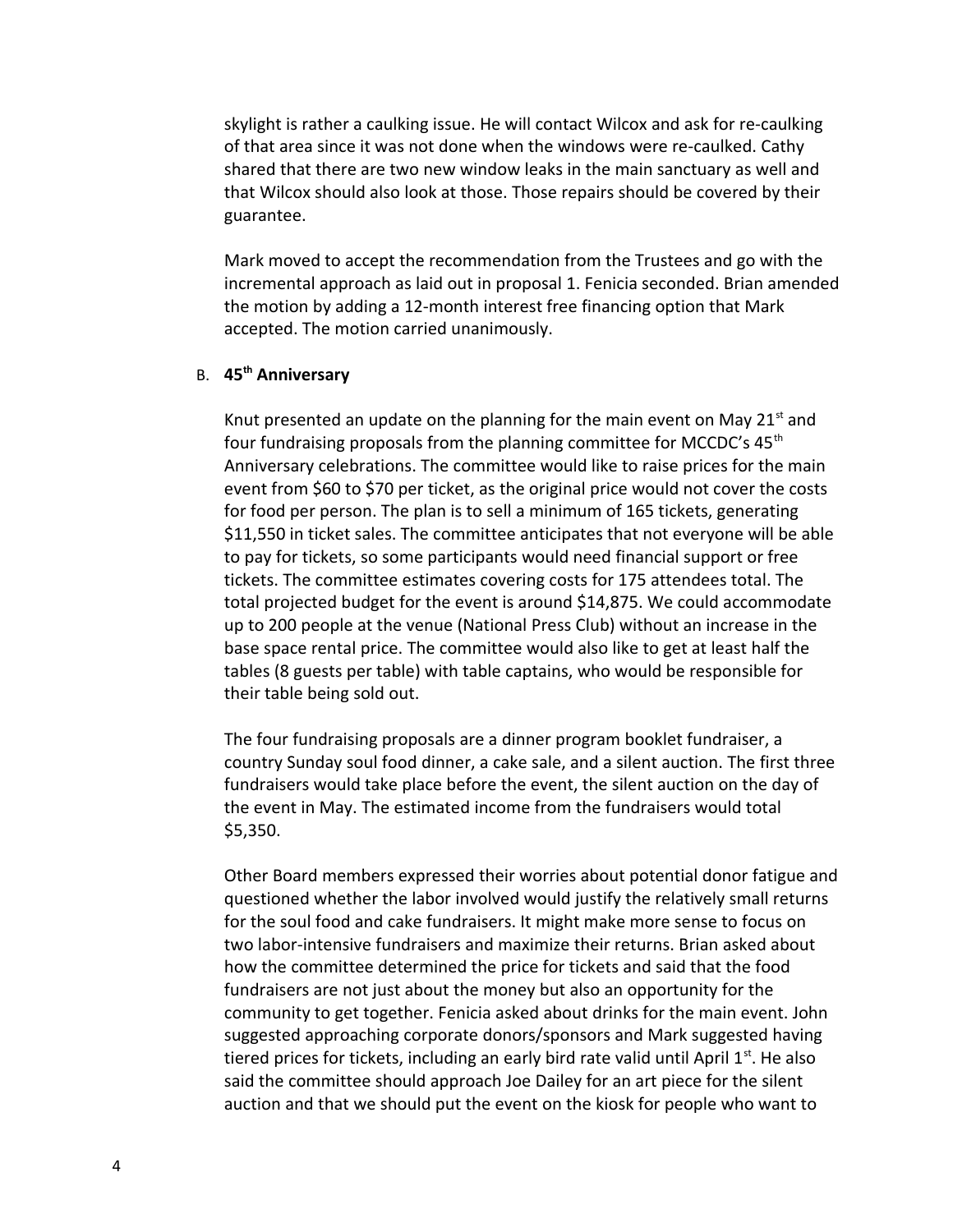donate towards the event. The committee should approach members in the congregation with connections to businesses such as Marriott, American Airlines etc. Knut and Rev. Cathy explained that the committee had looked at different options for tickets and drinks and why the Press Club was chosen as a venue.

Knut moved to have tiered ticket sales with a \$70 ticket price valid until April  $1<sup>st</sup>$ , \$75 for April 1-15, and \$80 per ticket for purchases after April 15<sup>th</sup>. Mark seconded and the motion carried.

Fenicia moved to accept the proposed four fundraisers as a package, Mark seconded and the motion carried with one opposing vote.

#### C. **Writer-Theologian in Residence**

Rev. Dwayne presented his proposal to appoint Senior Pastor Rev. Dr. Robin H. Gorsline as MCCDC Writer-Theologian in Residence. Fenicia asked whether Rev. Gorsline would preach about sex and voiced her concern whether he would be a good fit for our congregation. Rev. Dwayne said that people in the congregation will be aware of his blog "Sex, Bodies, Spirit" but this would remain his personal blog and not become an MCCDC blog. He also said that Rev. Gorsline would be preaching from time to time and serve communion, as other volunteer clergy at MCCDC does. Mark asked about programming and Rev. Dwayne said that Rev. Gorsline would only offer volunteer programming but occasionally we might charge fees for workshops similar to the way we have done it with Elizabeth McCain. Kathleen suggested having a one-year time limit for this position (March 1, 2016 – February 28, 2017) and to evaluate and review it after that time. Knut expressed his support of appointing Rev. Gorsline and said that it would tie in well with the proposed vision/mission statement and its focus on MCCDC as a creative and inclusive community.

Kathleen moved to approve the appointment of Rev. Gorsline as MCCDC Writer-Theologian in Residence with a one-year time limit, starting on March 1, 2016. Knut seconded. The motion passed by a vote of 4-2.

#### D. **YAMs Fundraiser**

Chocolatté presented a fundraising idea from the Young Adult Ministry (YAMs). The fundraising income would support a bus rental for a trip to Hershey Park in September 2016. The funds would be raised through ticket sales for the Faith Night with D.C. United for their game on Saturday, April  $23<sup>rd</sup>$ . The ticket price for the group rate is \$21 and tickets would be sold for \$27, generating a \$6 profit per ticket. The goal is to sell 50 tickets for a total fundraising amount of \$300.